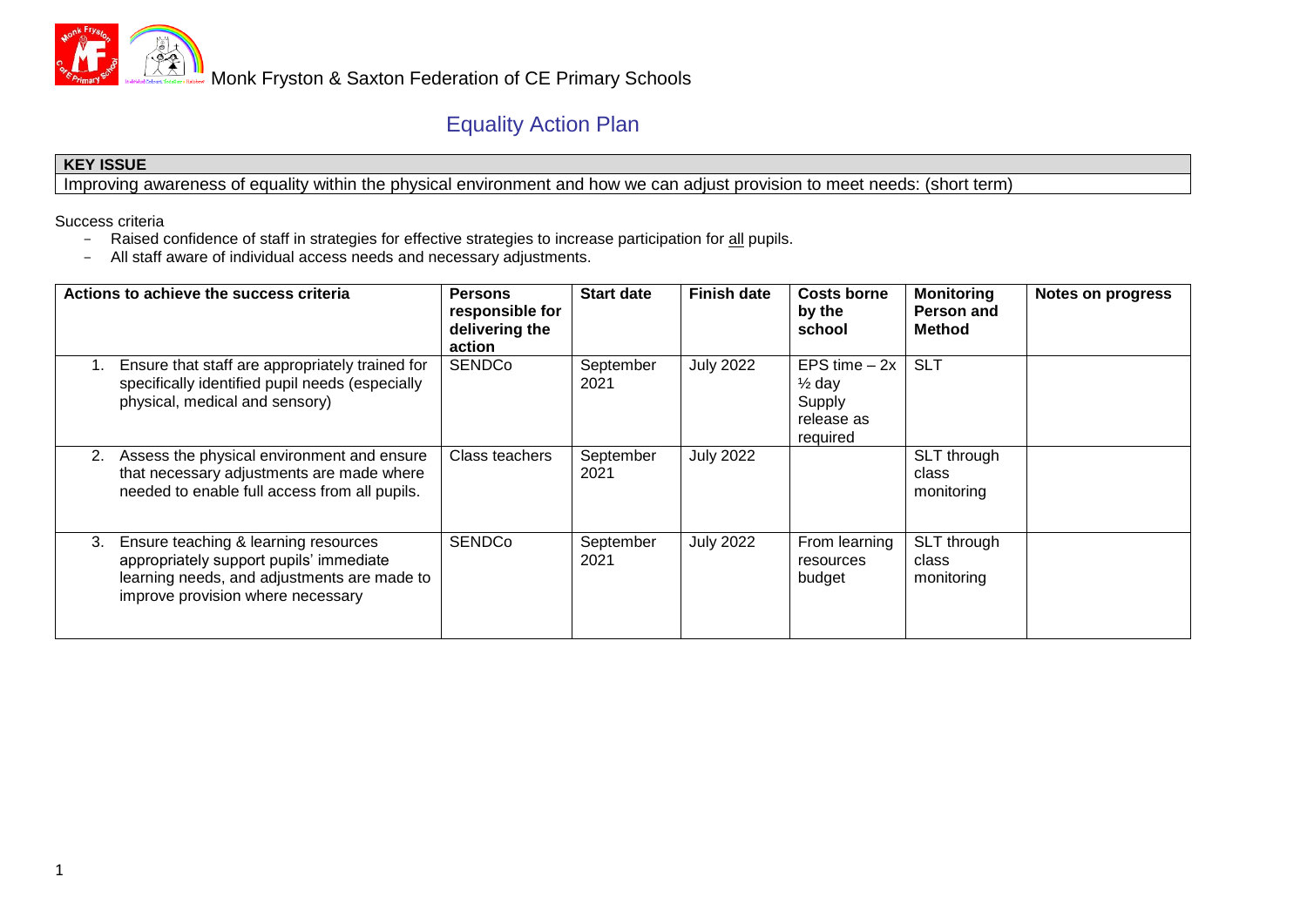

## **KEY ISSUE**

Improving access the curriculum (medium term)

Success criteria:

- All children in school able to access all school trips and take part in range of activities.
- All children able to access PE and disabled children more able to excel in sports.
- Curriculum areas are appropriate resourced to ensure that all pupils are fully included and tasks are accessible.

| Actions to achieve the success criteria |                                                                                                                                                                                                                                                                          | <b>Persons</b><br>responsible for<br>delivering the<br>action | <b>Start date</b> | <b>Finish date</b> | <b>Costs borne</b><br>by the<br>school                | <b>Monitoring</b><br>Person and<br>Method | <b>Notes on progress</b> |
|-----------------------------------------|--------------------------------------------------------------------------------------------------------------------------------------------------------------------------------------------------------------------------------------------------------------------------|---------------------------------------------------------------|-------------------|--------------------|-------------------------------------------------------|-------------------------------------------|--------------------------|
| а.<br>b.                                | Ensure all school trips and camps are<br>accessible to all.<br>Support for staff on making trips accessible.<br>Ensure that school visits cater for disabled pupils<br>and venues are inclusive                                                                          | Headteacher<br><b>EVC</b>                                     | Sept 2021         | <b>July 2023</b>   |                                                       | Designated<br>Governor                    |                          |
| а.<br>b.<br>с.                          | Continually review PE Curriculum to make<br>2.<br>PE accessible to all:<br>Implement actions arising from the inclusion audit<br>Purchase resources that ensure all PE activities<br>are fully inclusive<br>Identify planning support for teachers of disabled<br>pupils | <b>PE</b> Coordinator                                         | Dec 2021          | July 23            |                                                       | Designated<br>Governor and<br>HТ          |                          |
|                                         | Audit lunchtimes to ensure that they are<br>3.<br>accessible and equal for all. Initiate staff<br>training to further improve this provision.                                                                                                                            | HT                                                            | Sept 21           | <b>Jul 23</b>      | £1200 PE<br>funding for<br>active<br><b>lunchtime</b> | LGB                                       |                          |